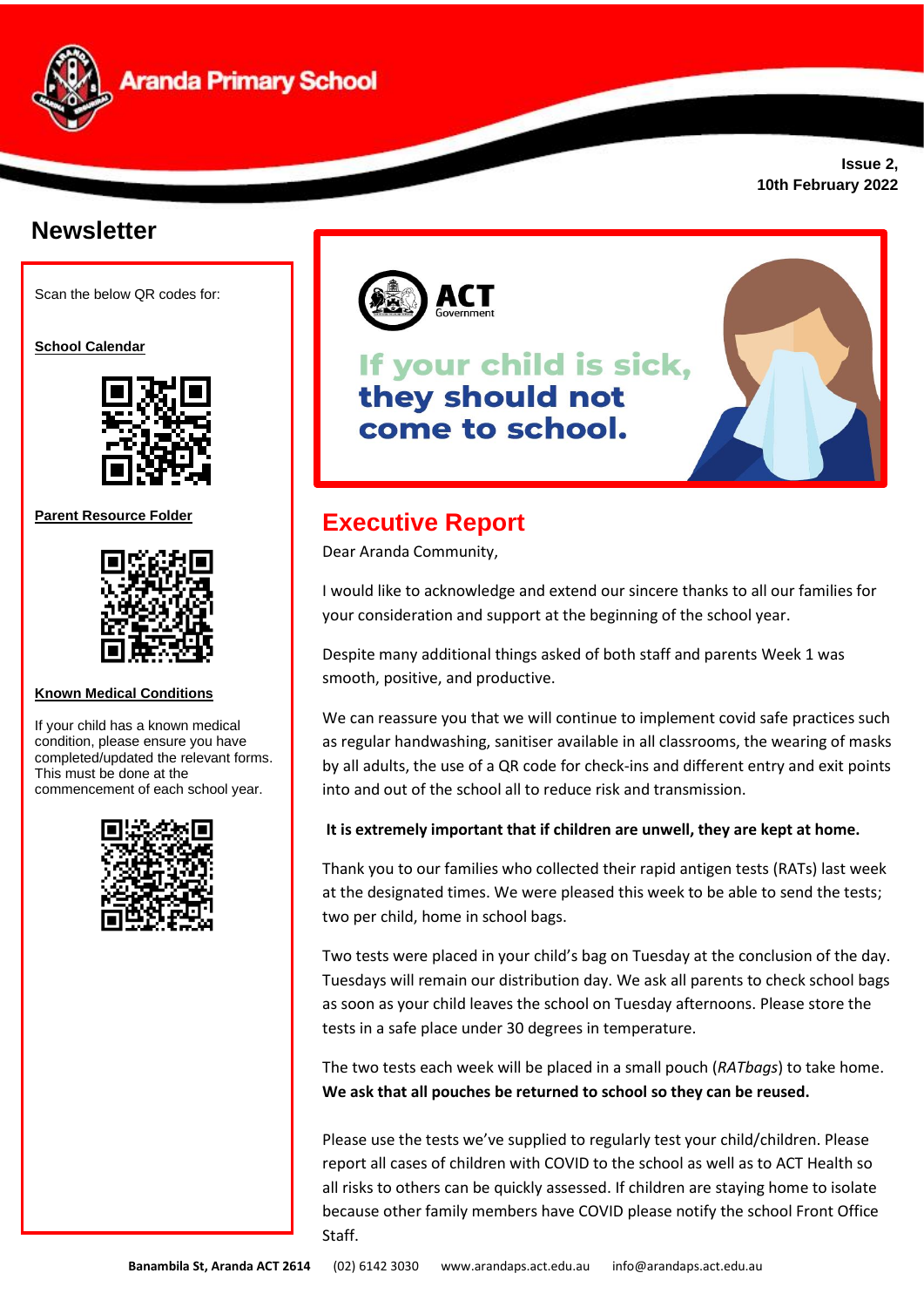

## **Aranda Primary School**

#### **Important Messages**

*Current, up-to-date information* Updated information for the education sector and other public sectors can be found on the Education Directorate's website [\(https://www.education.act.gov.au\)](https://www.education.act.gov.au/) and

ACT Health [\(https://www.health.act.gov.au\)](https://www.health.act.gov.au/)

#### *Seesaw*

If you are unable to access Seesaw, or do not receive communications from the school to connect your child, please contact the Front Office with your updated email address.

#### *Uniform Shop*

The uniform shop is open for Flexischools orders only. If you have any questions, please email [apsuniformshop@gmail.com.](mailto:apsuniformshop@gmail.com)

#### *Canteen*

The Canteen operates from Wednesday to Friday. The Canteen can be contacted via email on [arandacanteen@gmail.com](mailto:arandacanteen@gmail.com) or phone on 0459 599 114.

#### *Known Medical Conditions*

If your child has a known medical condition, please ensure you have completed/updated the relevant forms. This must be done at the

commencement of each school year.<br> **■监察官** 



#### *Medication at School*

All student medication must be signed in by a parent/carer at the Front Office on arrival at school. Medication must be clearly labelled with the child's name and class. No medication is to be left in school bags during the day.

#### *Newsletter Publication Deadline*

Items for inclusion in the fortnightly newsletter must be emailed to [info@arandaps.act.edu.au](mailto:info@arandaps.act.edu.au) by 3.30 pm every odd week on a Tuesday.

#### *Anaphylaxis*

Aranda Primary School is an ANAPHYLAXIS AWARE SCHOOL avoiding eggs and all nuts. Our policy is available on the website. We will continue to use the Tuesday as our distribution day for week 3 & 4 sending the tests for those weeks home in school bags.

#### **Allergy Awareness**

Aranda Primary School is an allergy aware school. This is to protect children with allergies and to educate all children on the dangers of allergies and their associated risks.

It is our aim to provide a safe and healthy learning environment for all staff, students, and their families in our community.

Allergies can be serious, and a severe allergic reaction (anaphylaxis) is potentially life threatening One of the most common allergens is peanuts and tree nuts.

Rather than eliminate allergens and triggers entirely from an environment the emphasis is on raising awareness and adopting the reasonable procedures termed as 'Allergy Awareness'.

To minimise the risk to allergic individuals, the following management strategies are in place:

- The school has a trained designated first aid officer on site.
- Every year staff are trained in EpiPen use.
- Staff work in partnership with the families of students with food allergies to ensure information held by the school is current and correct. Clarification will be sought by the school when required.
- Staff remind students on a regular basis to not share food from their lunches with other students.
- Parents/Carers are required to complete a *[Medical Information and](https://drive.google.com/drive/u/0/folders/12zQf6pT_eM5pLIZizMsaRqtn2-hZKyv9)  [Consent](https://drive.google.com/drive/u/0/folders/12zQf6pT_eM5pLIZizMsaRqtn2-hZKyv9) Form* and a *[Known Medical Condition Response Plan.](https://drive.google.com/drive/u/0/folders/12zQf6pT_eM5pLIZizMsaRqtn2-hZKyv9)* Th[e](https://drive.google.com/drive/u/0/folders/12zQf6pT_eM5pLIZizMsaRqtn2-hZKyv9) *[Known Medical Condition Response Plan](https://drive.google.com/drive/u/0/folders/12zQf6pT_eM5pLIZizMsaRqtn2-hZKyv9)* includes the *[ACSIA](http://www.allergy.org.au/health-professionals/ascia-plans-action-and-treatment)  [Anaphylaxis Action Plan \(Personal\)](http://www.allergy.org.au/health-professionals/ascia-plans-action-and-treatment)* and is developed in consultation with the treating medical practitioner. The Action Plan must contain:
	- o Detail of triggers
	- o Early warning signs
	- o First aid action to be taken
	- o Emergency and medical contact details

If you have not provided updates to the documents that support your child's health and allergy management this year, please use the links provided in this newsletter and share with the front office ASAP.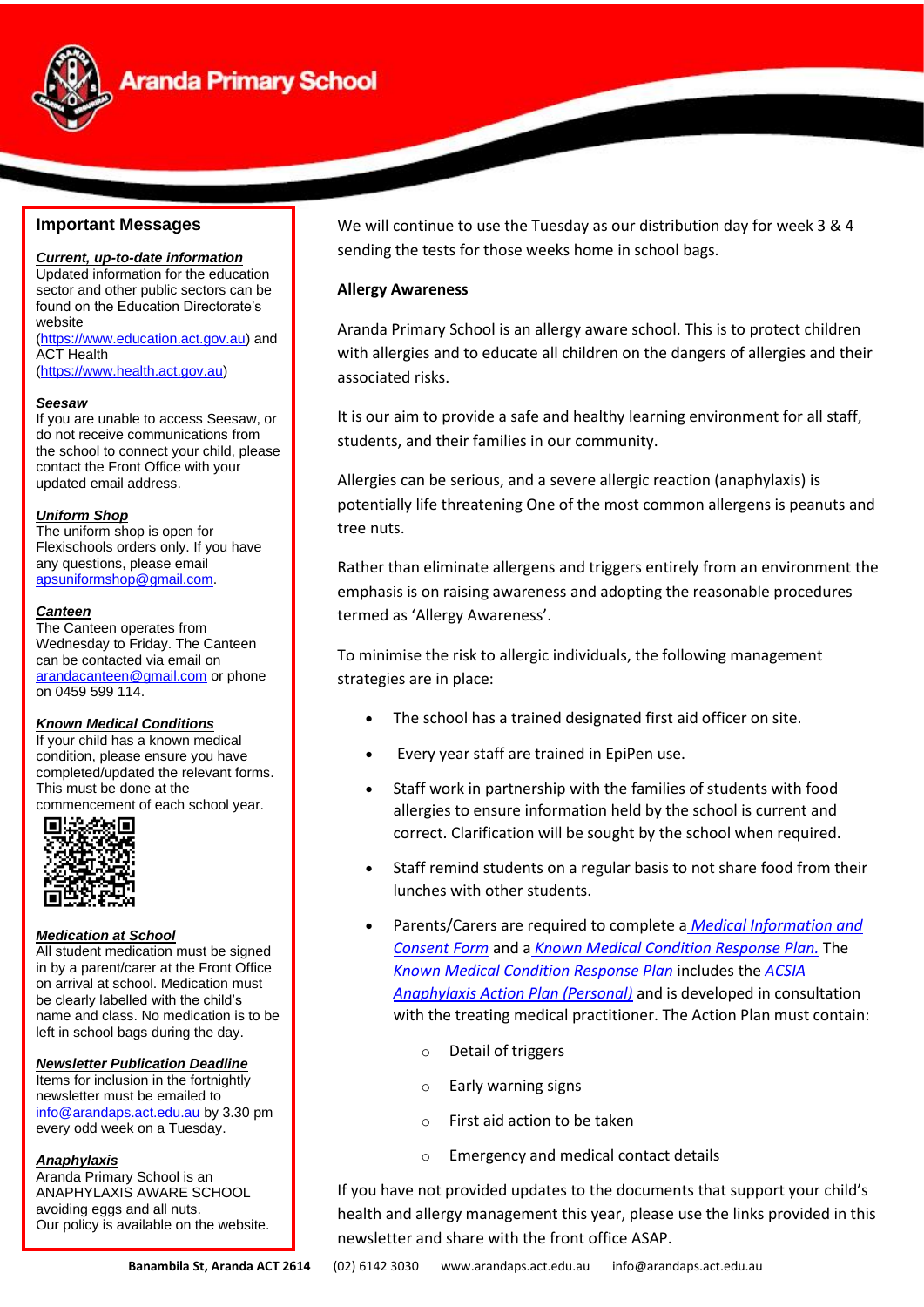

#### **The funny things kids say…..**

As teachers each year we could easily fill pages of books with the funny things we hear kids say.

The last two weeks have provided some pearlers from our littlest primary cohort, the Kindy Crew.

Thought you may get a smile out of these ones:

- "Do you remember where the bathroom is?" "Yeah, I know, because I know everything!!! Do you know that?"
- After completing one week of kindy a student thought that was kindy done and said "that was fun. What year am I in next week?"
- Kindy child walks into class for the morning after putting their bag on the hook and sits down and says, "Is it recess yet?"
- Child reports to Mum in the evening "Mr Fairy Pants is very funny, but what class am I in next week?"
- "What was your favourite part of your day today?" "Everything!"

Wishing all our families a great Term 1.

Kind regards,

Lisa Kingham